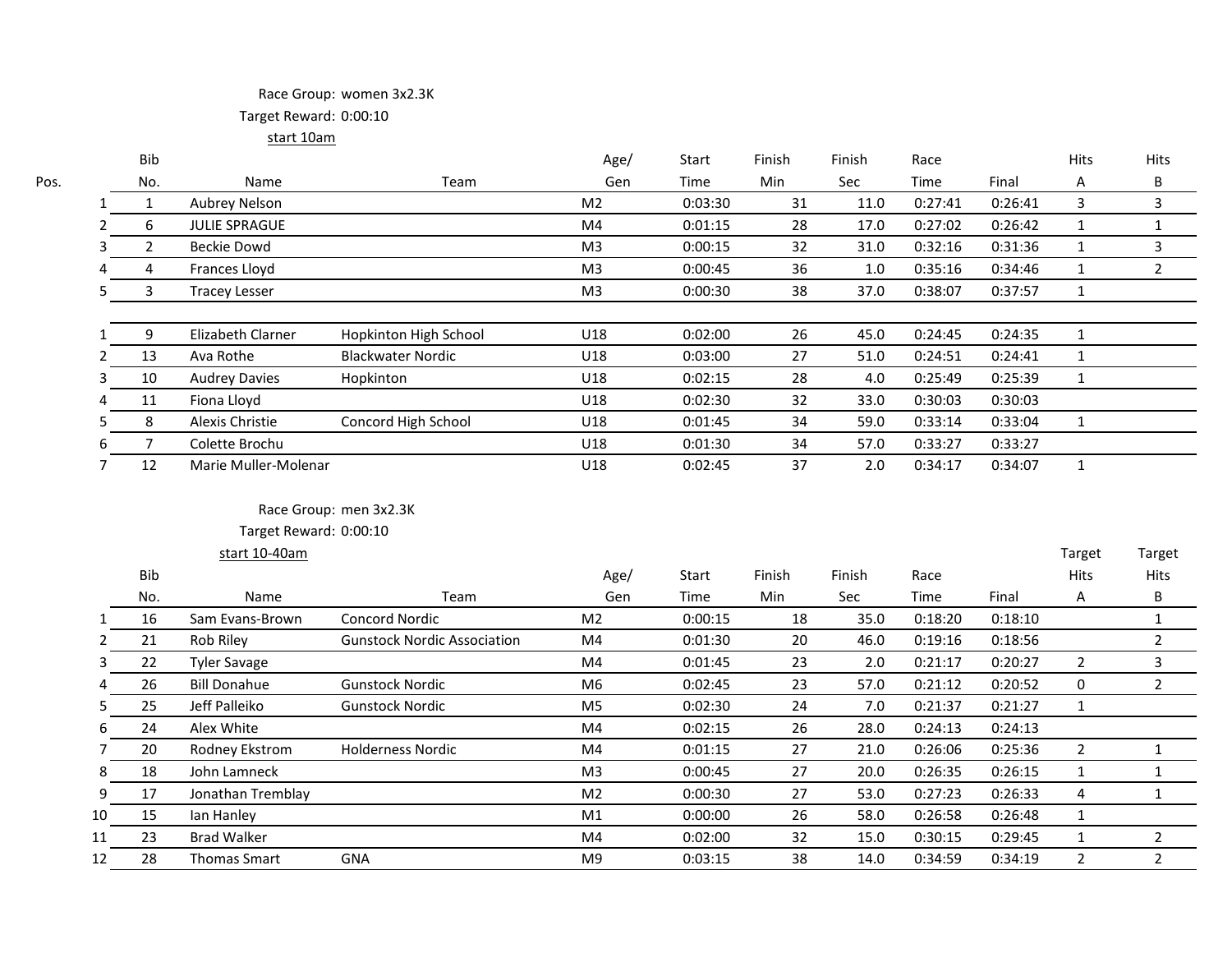| 13 | 27  | Puaul Giraldi            |                                    | M7   | 0:03:00 | 51     | 20.0   | 0:48:20  | 0:47:50  | 1              | $\overline{2}$ |
|----|-----|--------------------------|------------------------------------|------|---------|--------|--------|----------|----------|----------------|----------------|
| 1  | 30  | <b>William Riley</b>     | <b>Gunstock Nordic Association</b> | U18  | 0:03:45 | 22     | 29.0   | 0:18:44  | 0:18:04  | $\overline{2}$ | $\overline{2}$ |
|    | 31  | <b>Mitchell Townsend</b> | <b>Gunstock Nordic Assoication</b> | U20  | 0:04:00 | 21     | 44.0   | 0:17:44  | 0:17:04  | $\overline{2}$ | $\overline{2}$ |
| 3  | 32  | Michael Giraldi          | Bedford XC Ski Club                | U23  | 0:04:15 | 23     | 56.0   | 0:19:41  | 0:19:21  | $\mathbf{1}$   | $\mathbf{1}$   |
|    | 19  | Aiden Bondaz             | <b>Gunstock Nordic Association</b> | U18  | 0:01:00 | 21     | 43.0   | 0:20:43  | 0:20:13  | $\overline{2}$ | $\mathbf{1}$   |
| 5  | 29  | <b>Elliott Pollard</b>   | Concord High School                | U18  | 0:03:30 | 26     | 35.0   | 0:23:05  | 0:22:15  | 3              | $\overline{2}$ |
|    |     |                          | Race Group: U16 3x2.3K             |      |         |        |        |          |          |                |                |
|    |     | Target Reward: 0:00:10   |                                    |      |         |        |        |          |          |                |                |
|    |     | start11-20am             |                                    |      |         |        |        |          |          | Target         | Target         |
|    | Bib |                          |                                    | Age/ | Start   | Finish | Finish | Race     |          | Hits           | Hits           |
|    | No. | Name                     | Team                               | Gen  | Time    | Min    | Sec    | Time     | Final    | Α              | B              |
|    | 40  | Ella Ronci               | <b>Holderness Nordic Club</b>      | F    | 0:01:15 | 24     | 10.0   | 0:22:55  | 0:22:45  | $\mathbf{1}$   | 0              |
| 2  | 37  | Adah Chapman             | <b>Holderness Nordic Club</b>      | F    | 0:00:30 | 23     | 45.0   | 0:23:15  | 0:23:05  | 0              | $\mathbf{1}$   |
| 3  | 35  | Izzy Afflerbach          | <b>Hopkinton HS</b>                | F    | 0:00:00 | 26     | 48.0   | 0:26:48  | 0:26:18  | $\overline{2}$ | $\mathbf{1}$   |
| Δ  | 39  | <b>Frances Lesser</b>    | Andover Outing Club                | F    | 0:01:00 | 32     | 25.0   | 0:31:25  | 0:31:15  | $\mathbf{1}$   | 0              |
| 5  | 41  | <b>Emily Cyr</b>         | ASC                                | F    | 0:01:30 | 999    |        | 16:37:30 | 16:37:30 |                |                |
| 6  | 36  | <b>Allison Cameron</b>   |                                    | F    | 0:00:15 | 999    |        | 16:38:45 | 16:38:45 | $\mathbf 0$    | 0              |
| 1  | 51  | <b>Tyler Watt</b>        | <b>Gunstock Nordic Association</b> | M    | 0:04:00 | 22     | 19.0   | 0:18:19  | 0:17:29  | 3              | $\overline{2}$ |
| 2  | 49  | <b>Henry Stow</b>        | <b>Gunstock Nordic Association</b> | M    | 0:03:30 | 23     | 10.0   | 0:19:40  | 0:19:00  | 3              | $\mathbf{1}$   |
|    | 47  | Nicholas Ring            | <b>Holderness Nordic</b>           | M    | 0:03:00 | 23     | 2.0    | 0:20:02  | 0:19:12  | 5              | $\pmb{0}$      |
|    | 44  | <b>Matthew Clarner</b>   | Hopkinton High School              | M    | 0:02:15 | 22     | 23.0   | 0:20:08  | 0:19:58  | $\mathbf{1}$   | $\pmb{0}$      |
| 5  | 45  | <b>Carter Forest</b>     | <b>Gunstock Nordic Association</b> | M    | 0:02:30 | 23     | 38.0   | 0:21:08  | 0:20:38  | $\mathbf{1}$   | $\overline{2}$ |
| 6  | 50  | Alden Townsend           | <b>Gunstock Nordic Assoication</b> | M    | 0:03:45 | 24     | 39.0   | 0:20:54  | 0:20:54  | $\mathbf 0$    | 0              |
|    | 46  | lan Lofblad              | <b>Gunstock Nordic Association</b> | M    | 0:02:45 | 25     | 3.0    | 0:22:18  | 0:21:48  | $\overline{2}$ | $\mathbf{1}$   |
| 8  | 42  | Cameron Bassett          | Hopkinton                          | M    | 0:01:45 | 25     | 15.0   | 0:23:30  | 0:23:00  | $\overline{2}$ | $\mathbf{1}$   |
| 9  | 43  | Clark Blackwelder        | Gilford HS                         | M    | 0:02:00 | 25     | 28.0   | 0:23:28  | 0:23:28  | $\mathbf 0$    | 0              |
| 10 | 52  | Emilio Jakubek           | ASC                                | M    | 0:04:15 | 33     | 18.0   | 0:29:03  | 0:27:53  | 4              | 3              |
| 11 | 48  | <b>Austin Roberts</b>    |                                    | M    | 0:03:15 | 38     | 24.0   | 0:35:09  | 0:34:19  | $\mathbf{1}$   | 4              |

## Race Group: lollipop

|            | mass start |      |      |              |        |        |      |       | Target | Target      |
|------------|------------|------|------|--------------|--------|--------|------|-------|--------|-------------|
| <b>Bib</b> |            |      | Age, | <b>Start</b> | Finish | Finish | Race |       | Hits   | <b>Hits</b> |
| No.        | Name       | Геаm | Gen  | Time         | Min    | Sec    | Time | Final |        |             |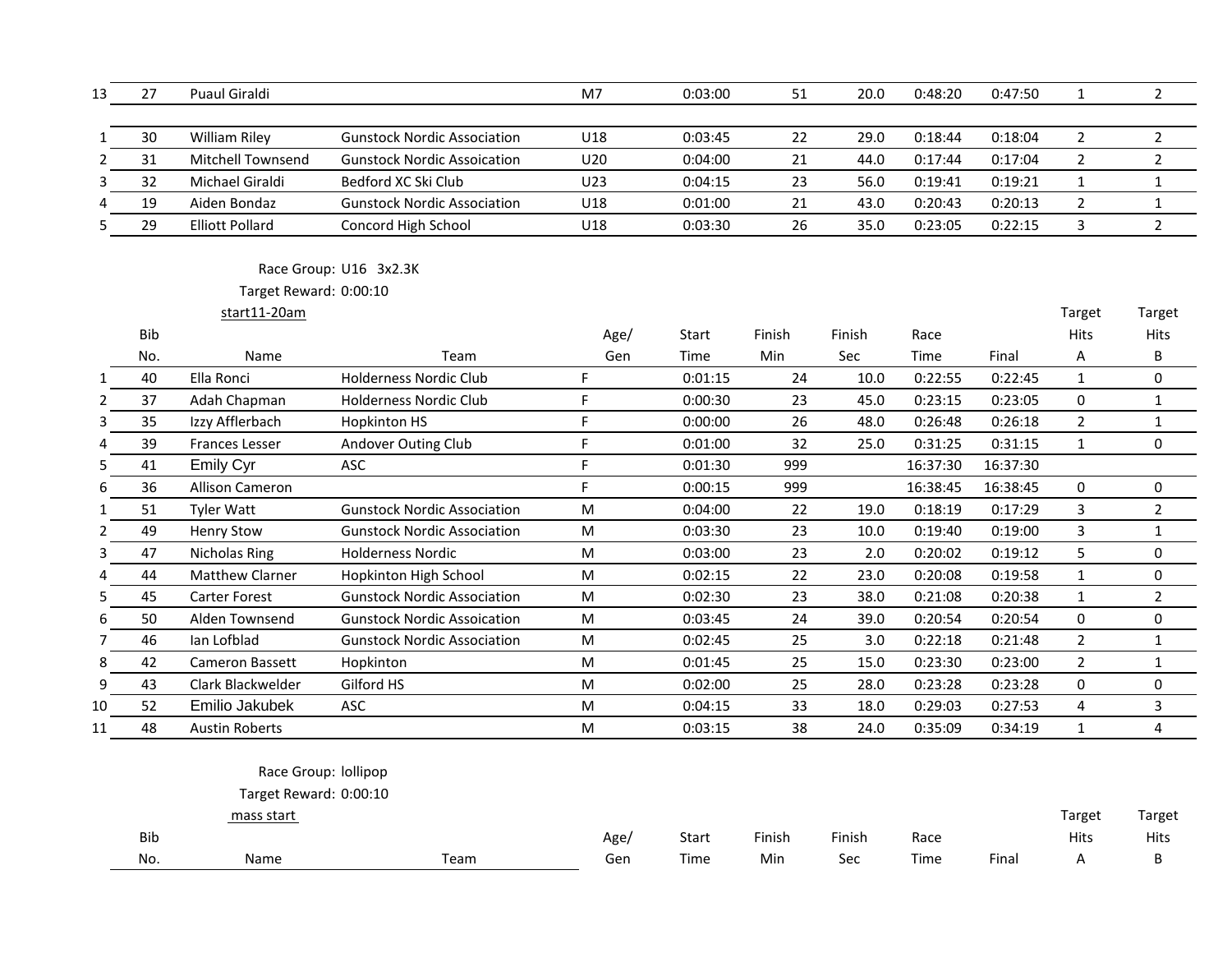| 1 | 3          | Elise Wyka                         |                               | F                                                                                                          | 0:00:00 | 9                       | 10.0   | 0:09:10 | 0:09:10 |                |                |
|---|------------|------------------------------------|-------------------------------|------------------------------------------------------------------------------------------------------------|---------|-------------------------|--------|---------|---------|----------------|----------------|
|   |            |                                    |                               |                                                                                                            |         |                         |        |         |         |                |                |
|   | 5          | Jude Brooks                        | Ford Sayre                    | M                                                                                                          | 0:00:00 | $\overline{2}$          | 45.0   | 0:02:45 | 0:02:45 |                |                |
|   | $1\,$      | <b>Hugo Evans</b>                  | Concord BKL                   | M                                                                                                          | 0:00:00 | $\overline{\mathbf{4}}$ | 36.0   | 0:04:36 | 0:04:36 |                |                |
|   | 4          | Owen Wyka                          |                               | M                                                                                                          | 0:00:00 | $\,8\,$                 | 49.0   | 0:08:49 | 0:08:49 |                |                |
|   | 6          | Samuel Whitmoyer                   | AOC                           | M                                                                                                          | 0:00:00 | 11                      | 0.0    | 0:11:00 | 0:11:00 |                |                |
|   |            |                                    |                               |                                                                                                            |         |                         |        |         |         |                |                |
|   |            |                                    | Race Group: 3x200m grade 1-2  |                                                                                                            |         |                         |        |         |         |                |                |
|   |            | Target Reward: 0:00:10             |                               |                                                                                                            |         |                         |        |         |         |                |                |
|   | <b>Bib</b> |                                    |                               | Age/                                                                                                       | Start   | Finish                  | Finish | Race    |         | <b>Hits</b>    | Hits           |
|   | No.        | Name                               | Team                          | Gen                                                                                                        | Time    | Min                     | Sec    | Time    | Final   | Α              | B              |
|   | 12         | Lila Sydorwicz                     | <b>GNA</b>                    | F                                                                                                          | 0:01:00 | 5                       | 7.0    | 0:04:07 | 0:03:57 | 0              | $\mathbf{1}$   |
|   | 13         | Annika Wong-Thurow                 |                               | F                                                                                                          | 0:01:15 | 5                       | 55.0   | 0:04:40 | 0:04:00 | 3              | $\mathbf{1}$   |
|   | 11         | Jane Lesser                        | Andover Outing Club           | F                                                                                                          | 0:00:45 | 6                       | 25.0   | 0:05:40 | 0:05:20 | $\mathbf{1}$   | $\mathbf{1}$   |
|   | 10         | Mabel Faba                         |                               | F                                                                                                          | 0:00:30 | $\overline{7}$          | 4.0    | 0:06:34 | 0:06:14 | $\mathbf{1}$   | $\mathbf{1}$   |
|   | 8          | Cecelia Damon                      |                               | F                                                                                                          | 0:00:00 | $\boldsymbol{6}$        | 29.0   | 0:06:29 | 0:06:29 | 0              | 0              |
|   | 9          | <b>Ellie Dowd</b>                  | <b>Bill Koch Holderness</b>   | F                                                                                                          | 0:00:15 | $\overline{7}$          | 8.0    | 0:06:53 | 0:06:43 | 0              | $\mathbf{1}$   |
|   |            |                                    |                               |                                                                                                            |         |                         |        |         |         |                |                |
|   | 21         | Hewett Pollard Messen (Concord BKL |                               | M                                                                                                          | 0:03:15 | $\boldsymbol{6}$        | 17.0   | 0:03:02 | 0:03:02 |                |                |
|   | 16         | Phillip Hanissian                  | Ford Sayre                    | M                                                                                                          | 0:02:00 | $\boldsymbol{6}$        | 1.0    | 0:04:01 | 0:03:41 | $\mathbf{1}$   | $\mathbf{1}$   |
|   | 2          | Corey Laskoski                     |                               | M                                                                                                          | 0:03:30 | $\overline{7}$          | 39.0   | 0:04:09 | 0:03:49 | $\mathbf{1}$   | $\mathbf{1}$   |
|   | 20         | Everett Zajac                      | Mad River BKL                 | M                                                                                                          | 0:03:00 | $\overline{7}$          | 16.0   | 0:04:16 | 0:04:06 | 0              | $\mathbf{1}$   |
|   | 19         | Patrick Whitmoyer                  | <b>AOC</b>                    | M                                                                                                          | 0:02:45 | $\overline{7}$          | 25.0   | 0:04:40 | 0:04:40 | 0              |                |
|   | 15         | Ellis Conway                       | <b>Holderness BKL</b>         | M                                                                                                          | 0:01:45 | 6                       | 49.0   | 0:05:04 | 0:04:44 | $\mathbf{1}$   | $\mathbf{1}$   |
|   | 17         | Owen Laskoski                      |                               | $\mathsf{M}% _{T}=\mathsf{M}_{T}\!\left( a,b\right) ,\ \mathsf{M}_{T}=\mathsf{M}_{T}\!\left( a,b\right) ,$ | 0:02:15 | $\overline{7}$          | 29.0   | 0:05:14 | 0:05:04 | 0              | $\mathbf{1}$   |
|   | 18         | Armand Ronci                       | <b>Holderness Nordic Club</b> | M                                                                                                          | 0:02:30 | $\overline{7}$          | 47.0   | 0:05:17 | 0:05:07 | 0              | $\mathbf{1}$   |
|   | 39         | Calvin Wierwille                   | Concord BKL                   | ${\sf M}$                                                                                                  | 0:04:00 | 12                      | 29.0   | 0:08:29 | 0:07:49 | $\overline{2}$ | $\overline{2}$ |
|   |            |                                    |                               |                                                                                                            |         |                         |        |         |         |                |                |
|   |            |                                    | Race Group: 3x500m grade 3-4  |                                                                                                            |         |                         |        |         |         |                |                |
|   |            | Target Reward: 0:00:10             |                               |                                                                                                            |         |                         |        |         |         |                |                |
|   | Bib        |                                    |                               | Age/                                                                                                       | Start   | Finish                  | Finish | Race    |         | Hits           | <b>Hits</b>    |
|   | No.        | Name                               | Team                          | Gen                                                                                                        | Time    | Min                     | Sec    | Time    | Final   | Α              | В              |
|   | 24         | Olive Hanissian                    | ford sayre                    | F                                                                                                          | 0:00:00 | 6                       | 43.0   | 0:06:43 | 0:06:43 | 0              | 0              |
|   | 44         | Sarah Beck                         | Andover Outing Club           | F                                                                                                          | 0:05:10 | 17                      | 41.0   | 0:12:31 | 0:12:31 | 0              | 0              |
|   | 28         | <b>Gus Brooks</b>                  | Ford Sayre                    | M                                                                                                          | 0:01:00 |                         |        |         |         |                |                |
|   | 26         | <b>Stewart Bick</b>                | Ford Sayre Ski Club           | M                                                                                                          | 0:00:30 | 6                       | 19.0   | 0:05:49 | 0:05:29 | $\mathbf{1}$   | $\mathbf{1}$   |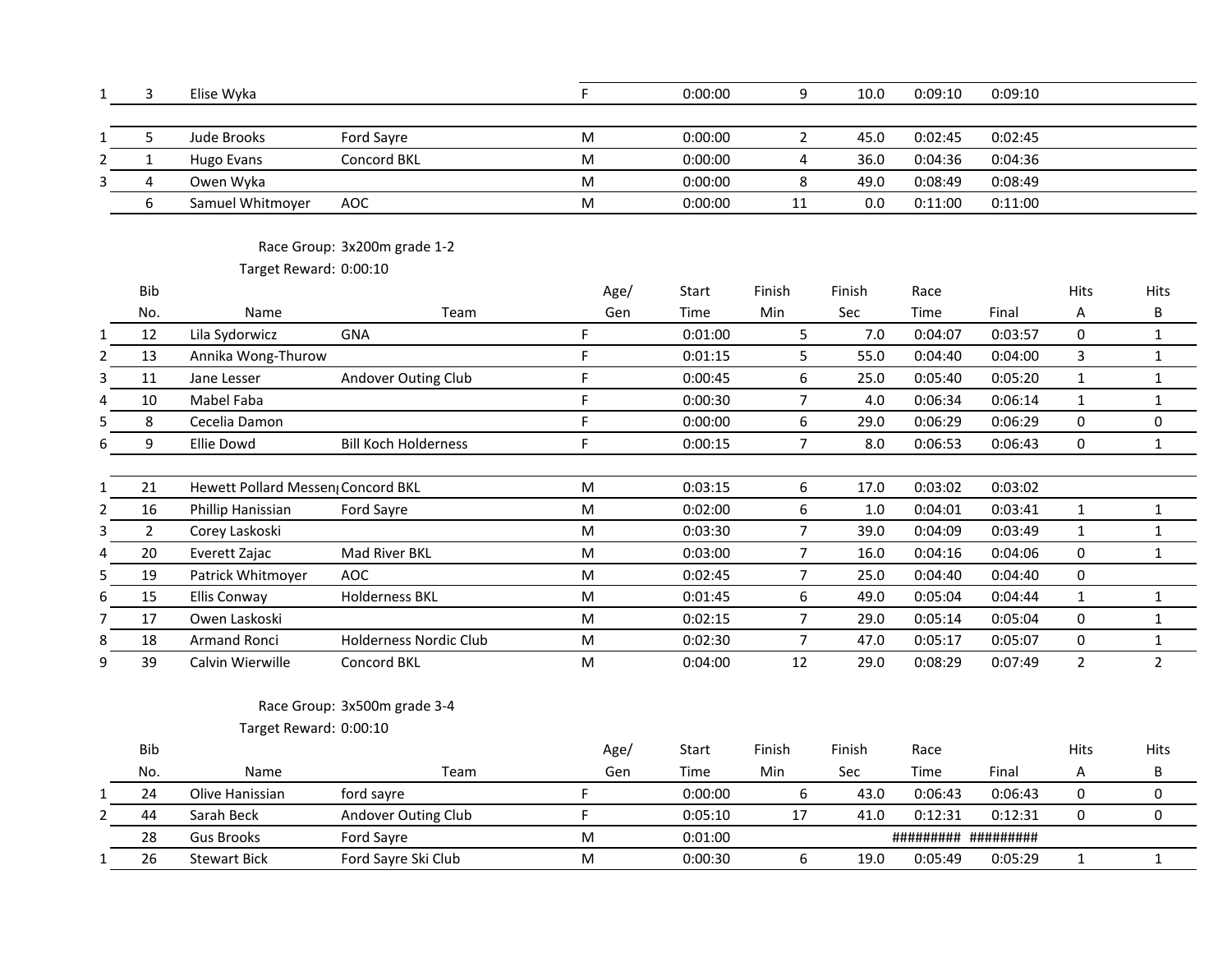|    | 32 | <b>Anderson Norris</b> | Lebanon                       | M | 0:02:00 | 8  | 53.0 | 0:06:53 | 0:06:03 | 3              | $\overline{2}$ |
|----|----|------------------------|-------------------------------|---|---------|----|------|---------|---------|----------------|----------------|
| 3  | 27 | lan Bick               | Ford Sayre Ski Club           | M | 0:00:45 |    | 6.0  | 0:06:21 | 0:06:11 | 0              |                |
| 4  | 35 | Gavin Vergo            | Ford Sayre                    | M | 0:02:45 | 9  | 53.0 | 0:07:08 | 0:06:18 | $\overline{2}$ | 3              |
|    | 80 | Joseph Booth           | Andover                       | M | 0:05:10 | 11 | 47.0 | 0:06:37 | 0:06:37 | $\Omega$       | 0              |
| 6. | 42 | Hartley Kipp           | Ford Sayre                    | M | 0:04:30 | 11 | 29.0 | 0:06:59 | 0:06:39 | $\overline{2}$ |                |
|    | 37 | Thomas White           |                               | M | 0:03:15 | 10 | 42.0 | 0:07:27 | 0:07:27 | 0              | 0              |
| 8  | 23 | Henry Goldwasser       | Concord Nodic                 | M | 0:05:10 | 13 | 22.0 | 0:08:12 | 0:07:52 | 1              |                |
| 9  | 33 | Vann Savage            | Concord Bill Koch League      | M | 0:02:15 | 11 | 43.0 | 0:09:28 | 0:08:28 | $\overline{2}$ |                |
| 10 | 38 | Baxter Whitmover       | Andover Outing Club           | M | 0:03:30 | 11 | 59.0 | 0:08:29 | 0:08:29 | 0              | 0              |
| 11 | 65 | Jensen Wong-Thurow     |                               | M | 0:05:10 | 14 | 1.0  | 0:08:51 | 0:08:31 | 0              | 2              |
| 12 | 34 | Parker Sheppe          | <b>Holderness Nordic</b>      | M | 0:02:30 | 11 | 1.0  | 0:08:31 | 0:08:31 | 0              | 0              |
| 13 | 41 | <b>William Barrick</b> | <b>Concord BKL</b>            | M | 0:04:15 | 13 | 27.0 | 0:09:12 | 0:09:02 | 1              | 0              |
| 14 | 30 | <b>Charles Emmons</b>  | <b>Holderness Nordic Club</b> | M | 0:01:30 | 11 | 3.0  | 0:09:33 | 0:09:23 | 1              | 0              |
| 15 | 31 | <b>Wylder Mewer</b>    | Agamenticus ski club          | M | 0:01:45 | 12 | 8.0  | 0:10:23 | 0:09:33 | 2              | 3              |
| 16 | 29 | Aidan Dowd             | <b>Bill Koch Holderness</b>   | M | 0:01:15 | 12 | 47.0 | 0:11:32 | 0:11:22 | 0              |                |
| 17 | 40 | Ellison Zajac          | Mad River BKL                 | M | 0:04:00 | 16 | 36.0 | 0:12:36 | 0:12:26 | 1              |                |
| 18 | 25 | Alex Beck              | Andover Outing Club           | M | 0:00:15 | 15 | 13.0 | 0:14:58 | 0:14:48 |                | 0              |
|    |    |                        |                               |   |         |    |      |         |         |                |                |

## Race Group: 3x800m grade 5-6

|    | Bib |                        |                          | Age/ | Start   | Finish | Finish | Race    |         | <b>Hits</b> | <b>Hits</b> |  |
|----|-----|------------------------|--------------------------|------|---------|--------|--------|---------|---------|-------------|-------------|--|
|    | No. | Name                   | Team                     | Gen  | Time    | Min    | Sec    | Time    | Final   | A           | B           |  |
|    | 48  | Sylvie Elliot          | Holderness Middle School |      | 0:01:00 | 10     | 29.0   | 0:09:29 | 0:08:09 | 4           | 4           |  |
|    | 45  | Hannah Casey           | <b>Holderness Nordic</b> |      | 0:00:15 | 10     | 6.0    | 0:09:51 | 0:09:31 |             |             |  |
|    | 49  | Madeline Ronci         | Holderness Nordic Club   |      | 0:01:15 | 11     | 3.0    | 0:09:48 | 0:09:38 |             |             |  |
|    | 47  | Cameron Dunphy         | <b>Holderness Nordic</b> |      | 0:00:45 | 11     | 29.0   | 0:10:44 | 0:10:34 |             |             |  |
| 5. | 50  | <b>Nell McAllister</b> | ASC                      | F    | 0:01:30 | 12     | 16.0   | 0:10:46 | 0:10:46 |             |             |  |
| b  | 46  | Hannah Clarner         | <b>Blackwater Nordic</b> |      | 0:00:30 | 12     | 23.0   | 0:11:53 | 0:11:53 |             |             |  |
|    | 51  | Nola Mewer             | ASC.                     | F    | 0:01:45 | 15     | 9.0    | 0:13:24 | 0:12:34 | 2           | 3           |  |
| 8  | 71  | <b>Bella Messenger</b> | Concord BKL              | F    | 0:06:45 | 21     | 59.0   | 0:15:14 | 0:14:54 | 2           |             |  |
| 9  | 43  | Sylvie Barrick         | Concord BKL              |      | 0:07:15 | 23     | 6.0    | 0:15:51 | 0:15:31 |             |             |  |
| 10 | 98  | Chana Goldwasser       | Concord                  |      | 0:07:15 | 24     | 7.0    | 0:16:52 | 0:16:32 | 2           |             |  |
| 11 | 72  | Ragan Wolfe            | Concord BKL              |      | 0:07:00 | 26     | 4.0    | 0:19:04 | 0:19:04 |             |             |  |
| 12 | 73  | Madeline LeBlanc       | ASC                      | F    | 0:07:15 | 27     | 34.0   | 0:20:19 | 0:20:09 |             |             |  |
|    | 55  | Oran Conway            | <b>Holderness Nordic</b> | M    | 0:02:45 | 12     | 34.0   | 0:09:49 | 0:08:49 | 3           | 3           |  |
|    |     |                        |                          |      |         |        |        |         |         |             |             |  |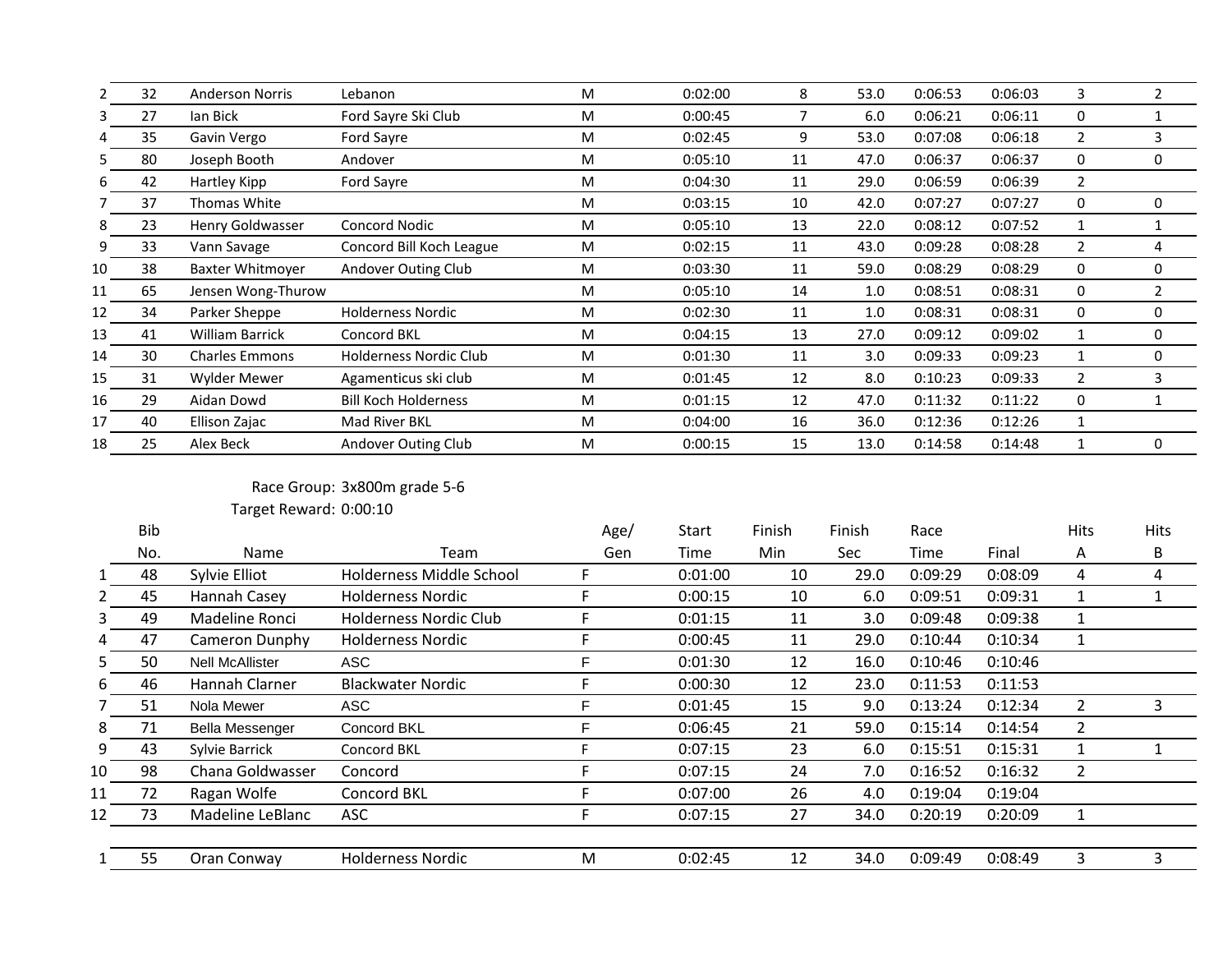|    | 56 | <b>Bridger Ekstrom</b>   | Holderness Nordic Club             | M | 0:03:00 | 11  | 50.0 | 0:08:50  | 0:08:50  |                |   |
|----|----|--------------------------|------------------------------------|---|---------|-----|------|----------|----------|----------------|---|
|    | 63 | Olin Walker              | Ford Sayre                         | M | 0:04:45 | 14  | 52.0 | 0:10:07  | 0:09:47  | $\overline{2}$ |   |
|    | 66 | Daniel Fullerton         | ASC                                | M | 0:05:30 | 15  | 30.0 | 0:10:00  | 0:09:50  |                |   |
|    | 52 | Evan Anderson            | Concord BKL/Rundlett Middle Schc M |   | 0:02:00 | 12  | 56.0 | 0:10:56  | 0:09:56  | 3              | 3 |
| 6  | 54 | <b>Bear Brooks</b>       | Ford Sayre                         | M | 0:02:30 | 12  | 55.0 | 0:10:25  | 0:10:05  | $\overline{2}$ |   |
|    | 67 | Ethan Cathey             | ASC                                | M | 0:05:45 | 16  | 59.0 | 0:11:14  | 0:10:24  | 5              |   |
| 8  | 61 | Oliver Sheppe            | <b>Holderness Nordic</b>           | M | 0:04:15 | 15  | 29.0 | 0:11:14  | 0:10:24  | $\overline{2}$ | 3 |
| 9  | 57 | <b>Woodrow Emmons</b>    | Holderness Nordic Club             | M | 0:03:15 | 13  | 43.0 | 0:10:28  | 0:10:28  |                |   |
| 10 | 62 | Finn Vergo               | Ford Sayre                         | M | 0:04:30 | 15  | 51.0 | 0:11:21  | 0:10:31  | 2              | 3 |
| 11 | 90 | Liam McConnell           | Hanover Ford Sayre                 | M | 0:07:15 | 18  | 37.0 | 0:11:22  | 0:10:42  | 2              |   |
| 12 | 68 | Connor Termorshuizen ASC |                                    | M | 0:06:00 | 17  | 50.0 | 0:11:50  | 0:10:50  | 3              | 3 |
| 13 | 59 | <b>Gus Lamneck</b>       |                                    | M | 0:03:45 | 15  | 20.0 | 0:11:35  | 0:11:15  | 2              |   |
| 14 | 53 | Devon Berke              | Ford Sayre                         | M | 0:02:15 | 15  | 7.0  | 0:12:52  | 0:11:42  | 5.             |   |
| 15 | 64 | Vivian Wierwille         | Concord BKL                        | M | 0:05:00 | 16  | 56.0 | 0:11:56  | 0:11:46  |                |   |
| 16 | 58 | Finn Girard              | <b>Holderness Nordic</b>           | M | 0:03:30 | 16  | 13.0 | 0:12:43  | 0:12:23  | 2              |   |
| 17 | 60 | <b>Otto Larrick</b>      | Ford Sayre                         | M | 0:04:00 | 17  | 42.0 | 0:13:42  | 0:13:12  | 2              |   |
| 18 | 69 | Eben Boyko               | <b>ASC</b>                         | M | 0:06:15 | 19  | 50.0 | 0:13:35  | 0:13:15  | 2              |   |
| 19 | 70 | Gabriel LeBlanc          | <b>ASC</b>                         | м | 0:06:30 | 24  | 45.0 | 0:18:15  | 0:17:45  | 2              |   |
| 20 | 36 | Larsen Walker            | Ford Sayre                         | M | 0:07:30 | 999 |      | 16:31:30 | 16:31:30 |                |   |

# Race Group: 3x1.5k grade 7-8

|              | <b>Bib</b> |                         |                                    | Age/ | Start   | Finish | Finish | Race    |         | <b>Hits</b> | Hits |
|--------------|------------|-------------------------|------------------------------------|------|---------|--------|--------|---------|---------|-------------|------|
|              | No.        | Name                    | Team                               | Gen  | Time    | Min    | Sec    | Time    | Final   | A           | B    |
|              | 82         | <b>Caitlin Craddock</b> | <b>Gunstock Nordic Association</b> |      | 0:02:00 | 16     | 57.0   | 0:14:57 | 0:14:37 |             |      |
| $\mathbf{2}$ | 78         | Lucy Fullerton          | <b>ASC</b>                         |      | 0:01:00 | 16     | 49.0   | 0:15:49 | 0:14:59 | 3           |      |
| 3            | 81         | <b>Maria TILLEY</b>     | <b>GNA</b>                         |      | 0:01:45 | 17     | 3.0    | 0:15:18 | 0:15:08 |             |      |
| 4            | 75         | Lillian Holland         | Concord Bill Koch                  |      | 0:00:15 | 15     | 54.0   | 0:15:39 | 0:15:29 |             |      |
| 5.           | 77         | <b>Annabelle Norris</b> | Ford Sayre                         |      | 0:00:45 | 16     | 57.0   | 0:16:12 | 0:15:52 |             |      |
| 6            | 74         | Mabel Casey             | <b>Holderness Nordic</b>           |      | 0:00:00 | 16     | 47.0   | 0:16:47 | 0:16:47 |             |      |
|              | 79         | Madelyn Herman          | <b>ASC</b>                         |      | 0:01:15 | 20     | 10.0   | 0:18:55 | 0:18:55 |             |      |
| 8            | 38         | Skylar Clay             | Hopkinton                          |      | 0:05:45 | 28     | 53.0   | 0:23:08 | 0:22:48 |             |      |
|              | 86         | <b>Timothy Craddock</b> | <b>Gunstock Nordic Association</b> | M    | 0:03:00 | 15     | 42.0   | 0:12:42 | 0:12:22 |             |      |
| 2            | 83         | Dean Ayotte             | Rundlett Middle School             | M    | 0:02:15 | 15     | 32.0   | 0:13:17 | 0:13:07 |             |      |
| 3.           | 87         | <b>Isaac Fellows</b>    | Ford Sayre                         | M    | 0:03:15 | 18     | 25.0   | 0:15:10 | 0:14:40 | 3           |      |